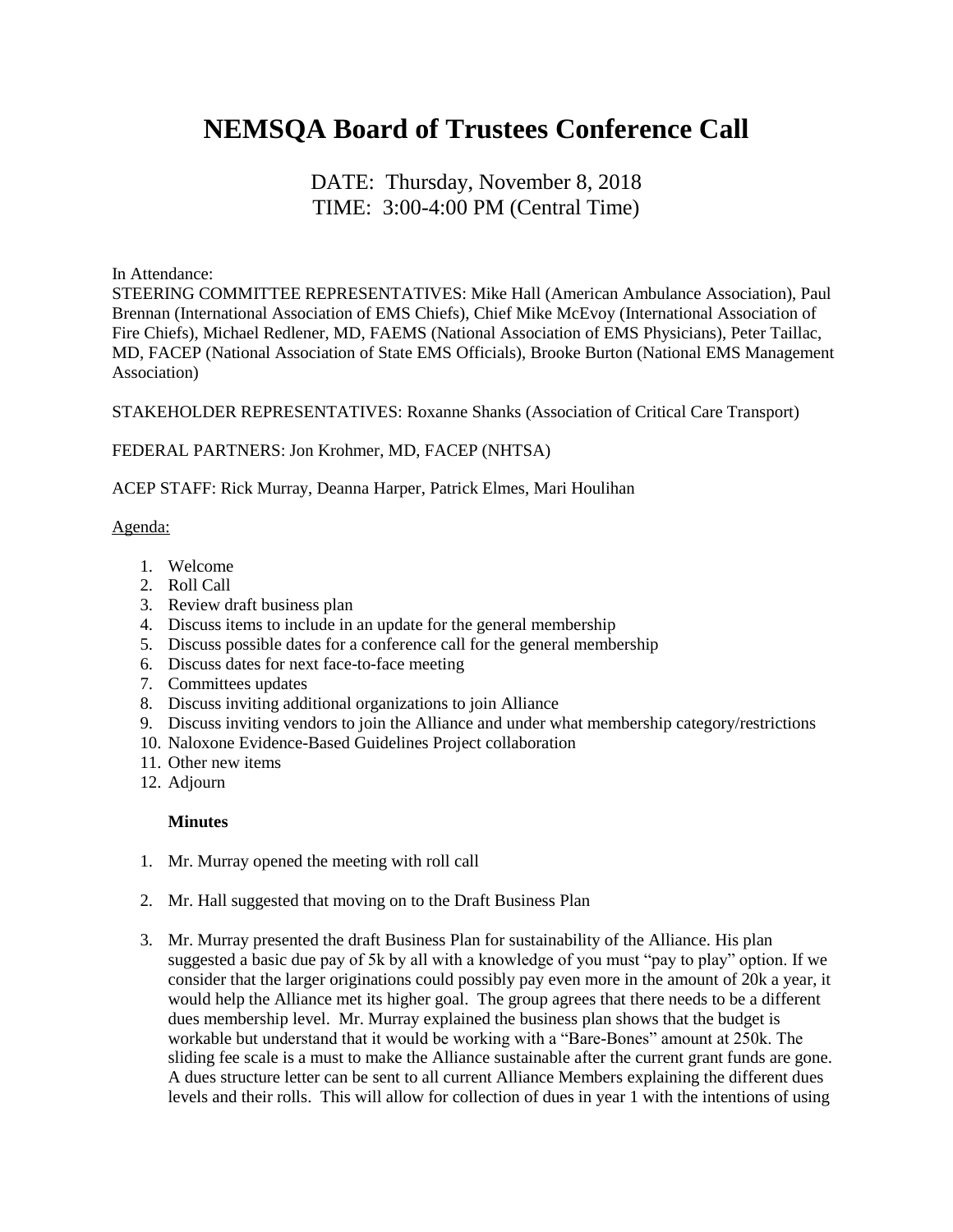these funds in year two. With this plan in place the work never has to actually stop working due to the lack of membership funds.

Suggestions for the different levels and the due would be as follows:

- Steering committee representatives are eligible to vote and would have membership dues of 5k.
- Stakeholders representatives are not allowed to vote but can participate as a member and would have dues in the amount of \$2500.00

A vote with the Board of Directors was taken and all voted in favor of moving forward with this membership dues level.

(membership or sponsorship?)

Create a non-voting level for the Vendors knowing that there will be some that will profit from the Alliance work. With this understanding the group should look at the possibility of this heavy lifting vendors group being a sponsor and having a higher amount for their dues fees.

4. Updates for general membership: (membership or sponsorship)

Create a non-voting level for the Vendors knowing that there will be some that will profit from the Alliance work. With this understanding the group should look at the possibility of this heavy lifting vendors group being a sponsor and having a higher amount for their dues. This should be written as an update for the General Membership not how much each member will pay but highlight just how big the actual value is.

Mr. Murray will put together the wording for the General Membership stating the value for the Corporate Members, then share it with the bylaws committee so it reflects what we are currently doing and making sure that the revision does get put into the bylaws. The update needs to be in line with the actual organizational structure and what the Alliance plans are for the dues structure.

- Vendors portion will be added to the bylaws and point out this is a non-voting group.
- Identify the Vendors as a Corporate Membership Dues
- Dues for Vendors will be 10k

A vote with the Board of Directors was taken and all voted in favor of moving forward with the non-voting Vendors known in bylaws as a Corporate Member and having their own dues level of 10k.

- 5. RFP is out and the return date to participate is deadline on November 16, sent to:
	- Fitch
	- Kellern **(RICK?? Not sure what that name was?)**
- 6. Send an invite and update of where we are at and invite them to our next Membership Committee call. This call should be set for mid- December and this call will be for new memberships and anyone else that wishes to join. This could be the opportunity for vendors/Corporate Sponsors to join us. Especially those Corporate Sponsors whom have already been a part of the Compass Committee.
	- Dr. Tailac will take on the task of finding out who the Corporate Sponsors were for the Compass and once compiled he will send the list to Mr. Murray.
- 7. Face-to-Face meeting date: Have the location set early next year 2019, at ACEP Headquarters.
	- a. Open Board Meeting- all welcome to attend
	- b. Date of meeting February 28, 2019